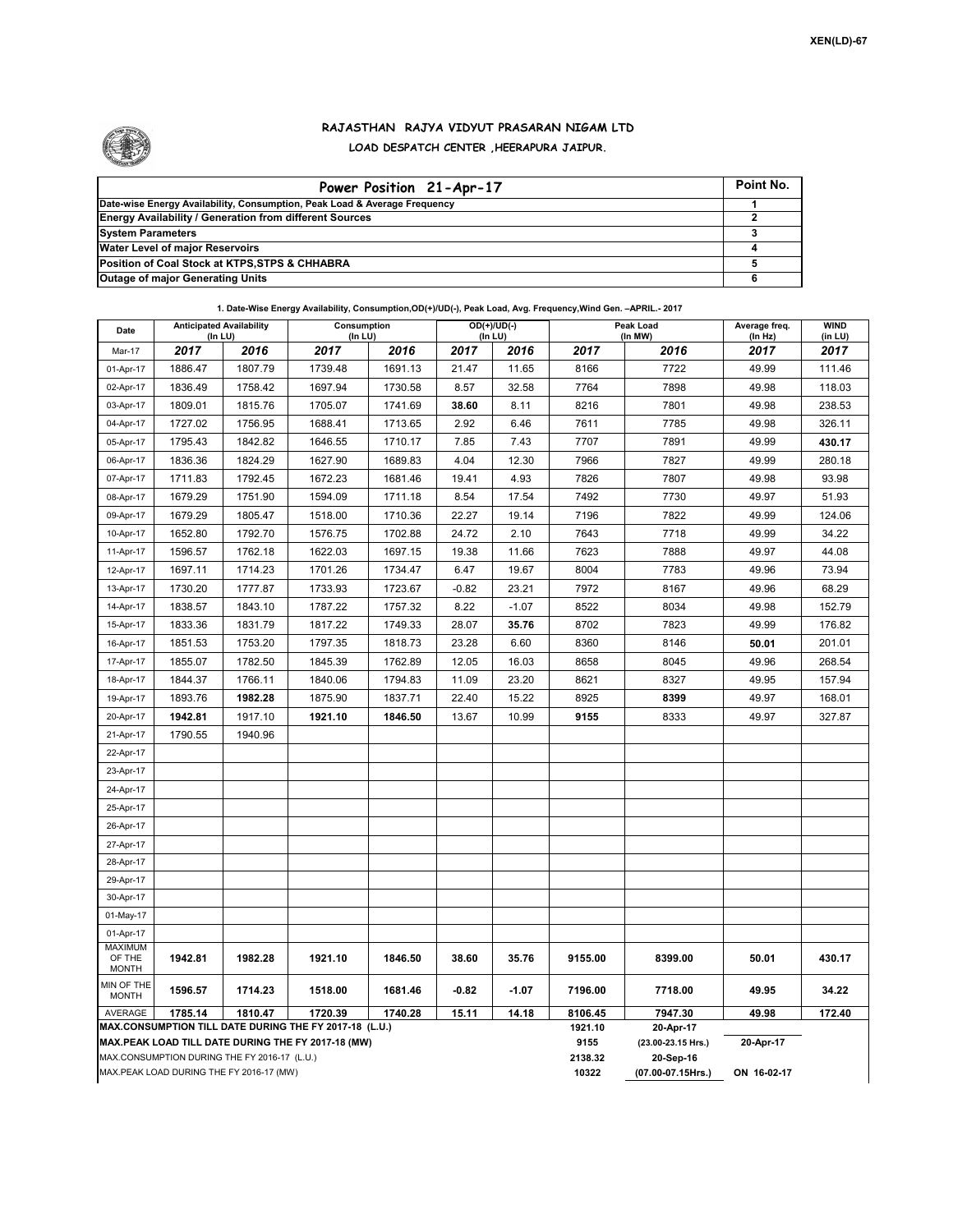## **Prior assessment of Avail. For next Day Prior assessment of Avail. Actual Energy Received**  1 KTPS (1240/1240) 42.00 42.00 37.94<br> **2** STPS (1500/1500) 55.00 55.00 44.45 **2** STPS (1500/1500)<br> **2** STPS (1500/1500)<br> **2** DHOLPUR GAS CCPP (330/330)<br> **2** O.00 0.00 0.00 0.00 0.00 **3** DHOLPUR GAS CCPP (330/330) 0.00 0.00 0.00 0.00<br>**4** RAMGARH (273 5/273 5) 46 00 46 00 45 52 **4** RAMGARH (273.5/273.5) **46.00** 46.00 46.00 45.52<br>**5** RAPP-A(200/200) 6.00 38.00 34.39 **5** RAPP-A(200/200) **6** MAHI (140/140) 0.00 0.00 1.96<br>**7** CHAMBAL (RPS+JS) (135.5/271) 0.00 0.00 0.00 0.00 **7** CHAMBAL (RPS+JS) (135.5/271) 0.00 0.00 **(In LU) S.No. Sources Available to Rajasthan / Installed Capacity as on 30.09.2016 (In MW) 20-Apr-17 8** GIRAL LIGNITE (250/250) **120 CHHABRA TPS 1000/1000)** 120.00 **0.00** 0.00 0.00 0.00<br> **9** CHHABRA TPS 1000/1000) 120.00 162.00 216.83 PO CHHABRA TPS 1000/1000)<br> **9 PO 216.83** CHABINDH (TPS) 291.00 216.83 CHABINDH (TPS) 291.00 221.00 250.57 **10** ADANI (TPS) + KALISINDH (TPS) (1200+1200/1320+1200) 417.00 **11** WIND FARM (3980.40/4119.15) 350.00 280.00 327.87 **12** SOLAR POWER(737.70/1295.70) 0.00 0.00 0.00 0.00 0.00 **13** CAPTIVE POWER PLANTS 0.00 0.00 0.00 **14** REGIONAL (INTRA STATE) O.A. (VLTPS) 0.00<br>**15** OPEN ACCESS -62.26 **15** OPEN ACCESS -62.26 -66.98 -66.98 **16** BIOMASS – (101.95/119.25) 6.00 7.00 6.23 **17** BARSINGHSAR LTPS(250/250) 27.00 27.00 25.03 **18** RAJWEST (1080/1080) **TOTAL (A) : 1-18 1099.74 1232.02 1203.84 19** BBMB COMPLEX a) BHAKRA(230.79/1516.3) 15.85 13.28 15.62<br>b) DFHAR (198/990) 21.43 30.16 29.76 b) DEHAR (198/ 990) c) PONG (231.66/396) 16.10 16.10 16.54<br> **TOTAL**: a TO c 53.38 57.00 61.92 **TOTAL : a TO c 53.38 57.00 61.92 20** CENTRAL STATIONS d) SINGRAULI (300/ 2000) 78.08 78.08 78.08 78.08 78.08 78.08 78.08 78.08 78.08 78.08 78.08 78.08 78.08 78.08 78.08 78.08 78.08 78.08 78.08 78.08 78.08 78.08 78.08 78.08 78.08 78.08 78.08 78.09 78.09 78.09 78.09 78.09 78.09  $(310.24/3000)$ f) UNCHAHAR-I(20/420) 3.10 0.36 1.63<br>a) UNCHAHAR-II& III(61/630) 3.11 7.79 g) UNCHAHAR-II& III(61/630) h) INDIRA GANDHI STPS(JHAJHAR) 0.00/1500)<br>i) INCTPS DADRI St-II (43.22/980) + DADRI-TH 2.09 0.93 2.78 i) NCTPS DADRI St-II ( 43.22/980) + DADRI-TH j) DADRI GAS (77/830) 3.44 4.45 3.44<br>k) ANTA (83.07/419) 4.000 6.00 6.00  $k = \frac{1}{2}$  and  $k = 0.00$ l) AURAIYA (61.03/663) 0.00 0.00 0.00 0.00<br>m) NAPP (44/440) 10.91 11.20 11.20 m) NAPP (44/440) 10.91 11.20 11.20 n) RAPP-B (125/440) 31.09 31.01 31.01 o) RAPP-C (88/440) 11.78 11.78 11.78 11.78 11.78<br>p) SALAL (20.36/690) 4.25 4.31 4.37 p) SALAL (20.36/690) 4.25 4.31 4.37 q)|URI (70.37/720) 17.68 17.91 17.73<br>n)|TANAKPUR (10.86/94) 0.70 0.51 0.83 r) TANAKPUR (10.86/94) 0.70 0.51 0.83 s) CHAMERA –I (105.84/540) 25.15 25.15 25.15 25.15 25.15 25.15 25.15 25.15 25.15 25.15 25.15 25.15 25.15 25.15 t) CHAMERA-II (29.01/300) 8.82 8.82 8.82 u) CHAMERA-III (25.21/231) v) DHAULIGANGA (27/280) 5.03 5.07 5.07 w) DULHASTI (42.42/390) 12.09 12.09 12.09 12.09 12.09<br>x) SEWA (13/120) 3.92 3.92 3.92 x) SEWA (13/120) 3.92 3.92 3.92 y) NJPC (112.00/1500) +RAMPUR(31.808/412.02) 43.59 39.81 43.60<br>z) TEHRI (75/1000) 5.25 4.72 4.72 z) TEHRI (75/1000) 5.25 4.72 4.72<br>
a) KOTESHWR (33.44/400 ) + PARBATI3 (56.73/520) 77.56 17.56 23.31 aa) KOTESHWR (33.44/400 ) + PARBATI3 (56.73/520)<br>ab) TALA ab) TALA 0.53 0.46 0.46 ac) MUNDRA UMPP (380/4000) 53.76 53.76 53.76 53.76 53.76 53.76 53.76 53.76 53.76 53.76 53.76 53.76 53.76 53.76 ad) SASAN **(372/3960)** 89.34 89.34 89.34 89.34 89.34 89.34 89.34 89.34 89.34 89.34 89.34 89.34 89.34 89.34 89.34 89.34 89.34 89.34 89.34 89.34 89.34 89.34 89.34 89.34 89.34 89.34 89.34 89.34 89.34 89.34 89.34 89.34 89.34 8 ae) FRKKA+KHLGN+TLCHR (70.18/3940) 18.67 af) URS POWER(DADRI TH-I)  $\begin{array}{|l|c|c|c|c|}\hline \text{a} & \text{0.00} & \text{0.00} & \text{0.00} \\\hline \text{Total SCHEDULE(a TO af)} & & & 599.35 & 584.52 & 589.89\hline \end{array}$ TOTAL SCHEDULE(a TO af) LOSSES -20.01 -15.86 -25.63 NET SCHEDULED **579.35 568.66 564.26 21** BILATERAL (REG.) EXCL. BANKING 23.84 23.84 21.03 **22** BANKING 0.00 0.00 0.00 0.00 **23** BILATERAL(INTER-REG.). EXCLUDING (ISOA & BANKING) 84.37 79.62 84.37 **24** INTER STATE OPEN ACCESS (BILATERAL+IEX) 62.26 66.98 66.98 **25** INDIAN ENERGY EXCHANGE -59.00 -33.05 -33.05<br> **125 TOTAL(B): (19 TO 25)** -59.00 -33.05 -33.05 -33.05 **TOTAL(B): (19 TO 25) 690.82 710.79 703.59** TOTAL GENERATION (A +B) : 1 TO 25 **1907.43** OVER DRAWAL (+)/UNDER DRAWAL (-)<br>GRAND TOTAL 1942 83. **GRAND TOTAL 1790.55 1942.81 1790.55 1942.81 1921.10 1.657 1790.55 1942.91 1921.10** LAST YEAR *1940.96 1917.10 1846.50*

## **2.Anticipated Availability/Generation From Different Sources**